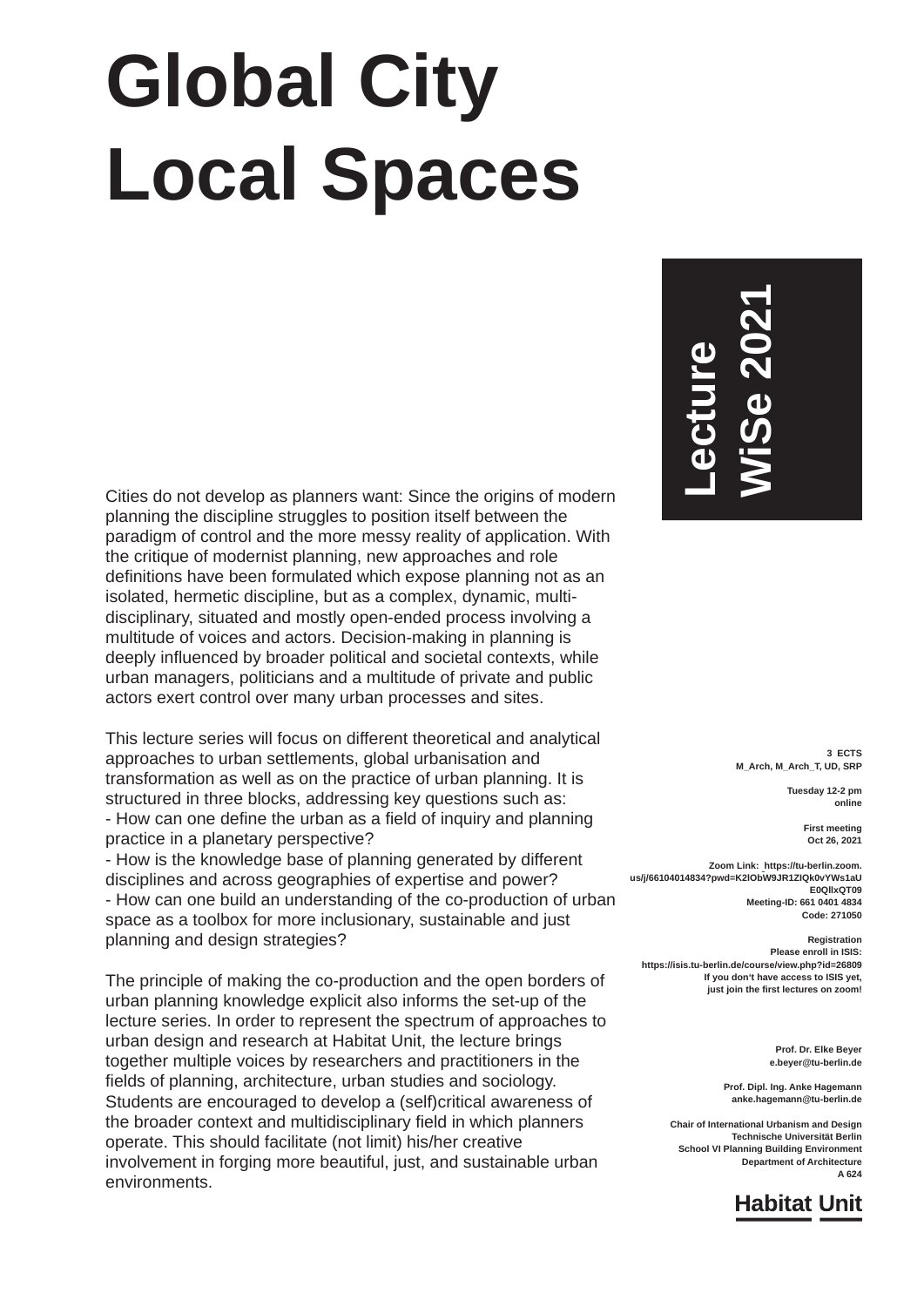**Programme | Lecture Series Global City Local Spaces | Winter 2021 | Habitat Unit | TU Berlin (Update Nov 2021)**

|                                | <b>Session Topic</b>                                                                                     | <b>Lecturers</b>            |
|--------------------------------|----------------------------------------------------------------------------------------------------------|-----------------------------|
| <b>Oct 26</b>                  | <b>Introduction</b>                                                                                      |                             |
|                                | <b>BLOCK 1 DEFINING URBAN SPACE IN A GLOBALIZED WORLD</b>                                                |                             |
| Nov <sub>2</sub>               | 1. Understanding the Urban as a Global Process                                                           | Anke Hagemann               |
| Nov 9                          | 2. Tracing Trans-Local Urban Ecologies Part A<br><b>Urban Circulations and Metabolisms</b>               | <b>Elke Beyer</b>           |
| <b>Nov 16</b>                  | 3. Tracing Trans-Local Urban Ecologies Part B<br><b>Social Reproduction, Care</b>                        | Elke Beyer                  |
| <b>Nov 23</b><br><b>Nov 26</b> | Reading Week: no lecture (Bauaufnahmewoche)<br><b>Exam Registration Deadline (List on ISIS)</b>          |                             |
|                                | BLOCK 2 CO-PRODUCING URBAN (PLANNING) KNOWLEDGES                                                         |                             |
| <b>Nov 30</b>                  | 4. Analyzing Urban Space in its Manifold Dimensions                                                      | Anke Hagemann               |
| Dec 7                          | 5. Beyond Cities: Extended Urbanisation and Integrated<br><b>Planning at the Urban-Rural Interface</b>   | Hannes Langguth             |
| <b>Dec 14</b>                  | 6. Mapping Digital Fragments in the Post-Human City                                                      | <b>Moritz Ahlert</b>        |
| Dec 20-31                      | <b>Holiday Break</b>                                                                                     |                             |
| Jan 4                          | 7. Challenging Geographies and Hierarchies of<br><b>Planning Knowledge</b>                               | Elke Beyer                  |
|                                | <b>BLOCK 3 CO-PRODUCING URBAN SPACES</b>                                                                 |                             |
| Jan 11                         | 8. Spatial Politics of Refuge:<br>Top-Down vs. Makeshift Arrival Infrastructures?                        | Anna Steigemann             |
| <b>Jan 18</b>                  | 9. Planning, Inclusion, Intersectionality: Safe(r) Spaces<br>for Marginalized and Vulnerable Communities | <b>Christian Haid</b>       |
| <b>Jan 25</b>                  | 10. Planning and Counter-Planning: The relation of the<br>everyday to statutory planning                 | Nadine Appelhans            |
| Feb 1                          | 11. Thinking Urban Design through Larger Socio-<br><b>Technical Systems</b>                              | David Bauer                 |
| Feb 8                          | 12. Final Review Session &<br><b>Essay Questions handed out</b>                                          | Anke Hagemann<br>Elke Beyer |
|                                | <b>Essay Writing</b>                                                                                     |                             |
| <b>Feb 25</b>                  | <b>Deadline for Essay Submission</b>                                                                     |                             |